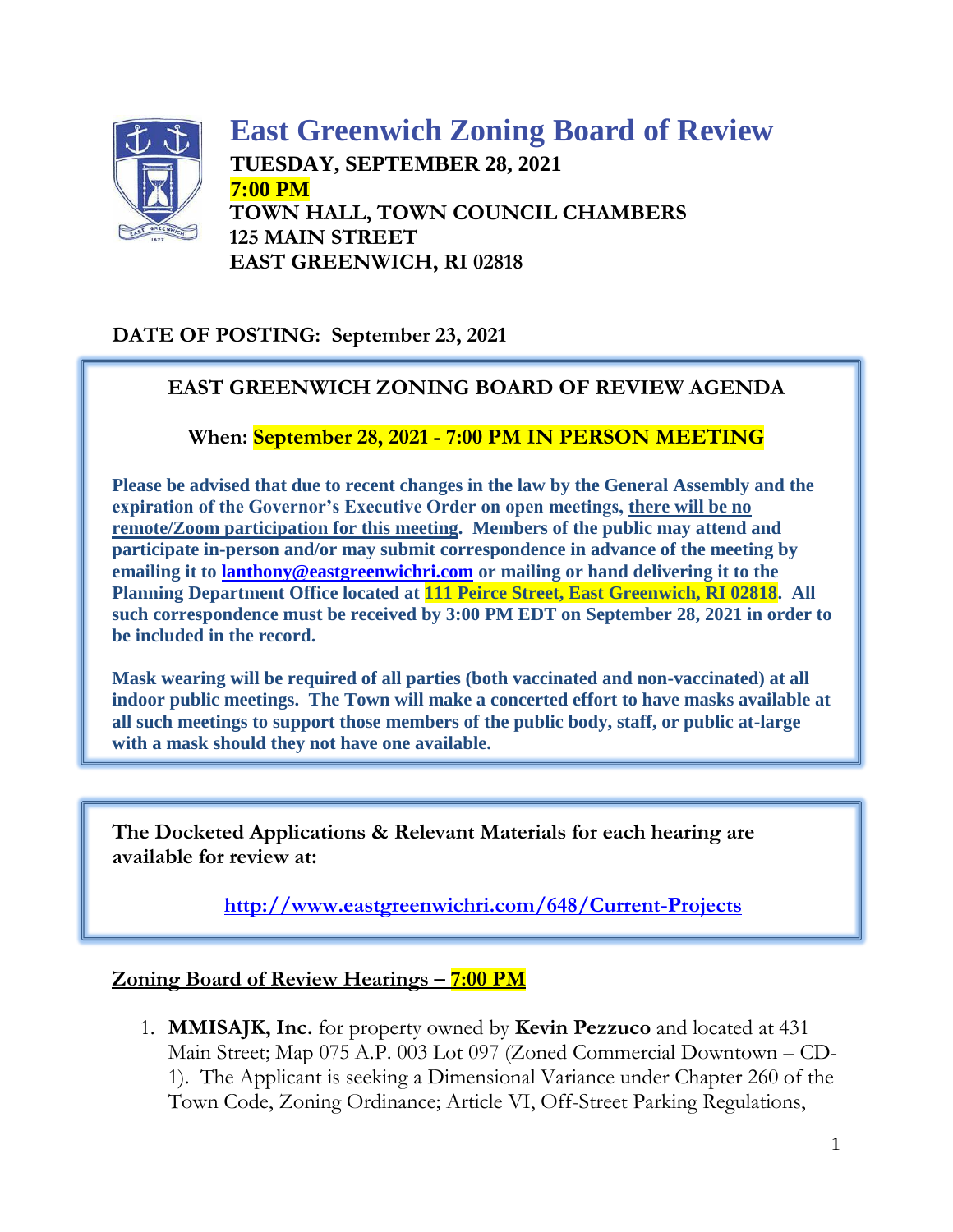Section 260-20, Required Off-Street Parking Spaces. The Dimensional Variance is required because the Applicant seeks to convert and expand the existing 21 interior only seating capacity to a total of 42 seats exclusively for outdoor dining. There is insufficient on-site parking to accommodate the increased capacity and the Applicant is requesting 100 percent parking relief. **(Continued from the June 22, 2021, July 27, 2021 and August 24, 2021 ZBR meetings.)**

**Attorney Sean T. O'Leary, representing the Applicant, submitting a letter dated August 31, 2021, requesting to withdraw the subject application without prejudice.** 

- 2. **Pamela Unwin-Barkley** for property owned by **Patricia Cardi** and located at 30 Rector Street; Map 85 A.P. 1 Lot 414 (Zoned Residential, R-10). The Applicant seeks Dimensional Variances from Chapter 260 of the Town Code; Zoning Ordinance, Table 2 – Dimensional Regulations by Zone which sets forth the side yard setbacks. Additionally, the Applicant seeks relief from Article V, Section 260-14(B) Nonconforming by Dimension. The Applicant requests to construct a 24' x 26.6' one-story addition to the west side of the existing house in the north side setback which constitutes as an intensification to the legal nonconforming property. **(Continued from the August 24, 2021 meeting.)**
- 3. **James Calbi** for property located at 21 Moosehorn Road; Map 57 A.P. 14 Lot 1 (Zoned Farming, F-2). The Applicant seeks a Special Use Permit from Chapter 260 of the Town Code; Zoning Ordinance, Table 1 – Permitted Uses by Zone which establishes the provision for an Accessory Family Dwelling Unit to be permitted by special use permit. **(Continued from the August 24, 2021 meeting.)**
- 4. **Sandra Lake of Robert W. Hall Consulting Engineers** for property owned by **Verizon** and located at 57 Church Street; Map 85 A.P. 1 Lot 375 (Zoned Residential, R-10). The Applicant seeks a Dimensional Variance from Chapter 260 of the Town Code; Zoning Ordinance, Section 260-8(M) which allows fences to have a maximum height of seven (7) feet in a residential zone. The Petitioner seeks to erect an eight (8) foot cedar board fence along the (Revolution Street) north side and partial side perimeters of the parcel along with requesting to maintain the already installed eight (8) foot fence/enclosure around the new exterior air conditioning unit (ACU). Additionally, in order to improve sound attenuation, the Applicant has requested to increase the fence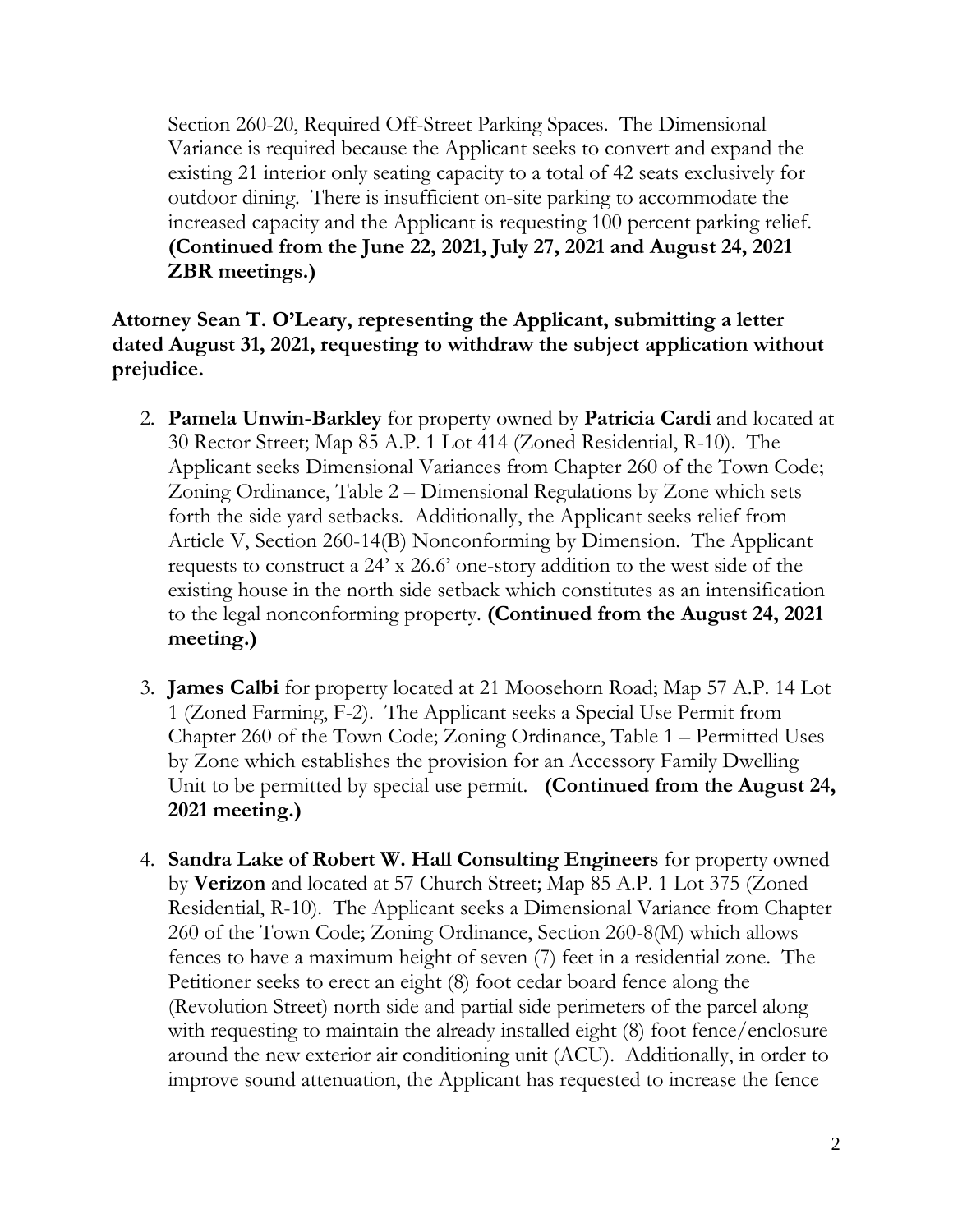height on the north side of the ACU to ten (10) feet. **(Continued from the August 24, 2021 meeting.)**

**The Applicant, emailed Staff on Monday, September 20, 2021 requesting to withdraw the subject application.**

- 5. **Ocean State Veterinary Specialists, Ltd.** for property owned by **Sunny Holme Acres, LLC** and located at 1480 South County Trail; Map 71 A.P. 10 Lot 377 (Zoned Manufacturing/Light Industry Office, M/LIO). The Applicant seeks Dimensional Variances from Chapter 260 of the Town Code; Zoning Ordinance, Table 2 – Dimensional Regulations by Zone, specifically from the Western Front Yard Setback, Southern Side Yard Setback, and Maximum Lot Coverage (Total Impervious). The Applicant seeks to construct a 4,480 s.f. addition within the front and side yard setback and a utility structure within the south yard setback which will exceed the maximum lot coverage requirement. Additionally, the project includes the expansion of onsite parking through the implementation of a parking deck, which will add 44 parking spaces for a total parking count of 207 spaces.
- 6. **Pascack Builders Inc.** for property owned by **Pine Glen Condominium Association** and located at the corner of Middle Road and South County Trail; being Map 061 AP 010 Lot 099 (Zoned Residential, R-30). The Applicant seeks Dimensional Variances from Chapter 260 of the Town Code; Zoning Ordinance, Table 2 – Dimensional Regulations by Zone, specifically from the Middle Road Front Yard Setback. Additional relief is needed from Article III, Zoning Districts, Section 260-8(F) which require accessory structures to only be permitted in rear yards in the building envelope and not fall within any required side or front setbacks. The Applicant seeks to construct a 29'x14' "Hot Box" which will enclose the water meter and backflow mechanics serving the entire Pine Glen Condominium complex; the proposed structure will be ten feet from the front property line, therefore requiring 30 feet of relief.
- 7. **South Road Solar, LLC** for property owned by **Edward R. Lawson, Joan G. Lawson, Edward R. Lawson, Jr., Erica L. Ellison, Rebecca A. Carosella, James M. Lawson, and Susan E. Lawson.** The parcel is located west of the Route 4 Right of Way, Accessed Via South Road, being Map 004 AP 018 Lot 020 (Zoned Farming, F-1), a nearly 33-acre vacant site. The Applicant seeks a Special Use Permit under Article XX of Chapter 260 of the Town Code; Zoning Ordinance, Solar Energy Systems and Facilities, Section 123(B)(2) Development Standards for a Major Solar Energy System. Additionally, the petition requires dimensional variances from Chapter 260 of the Town Code;